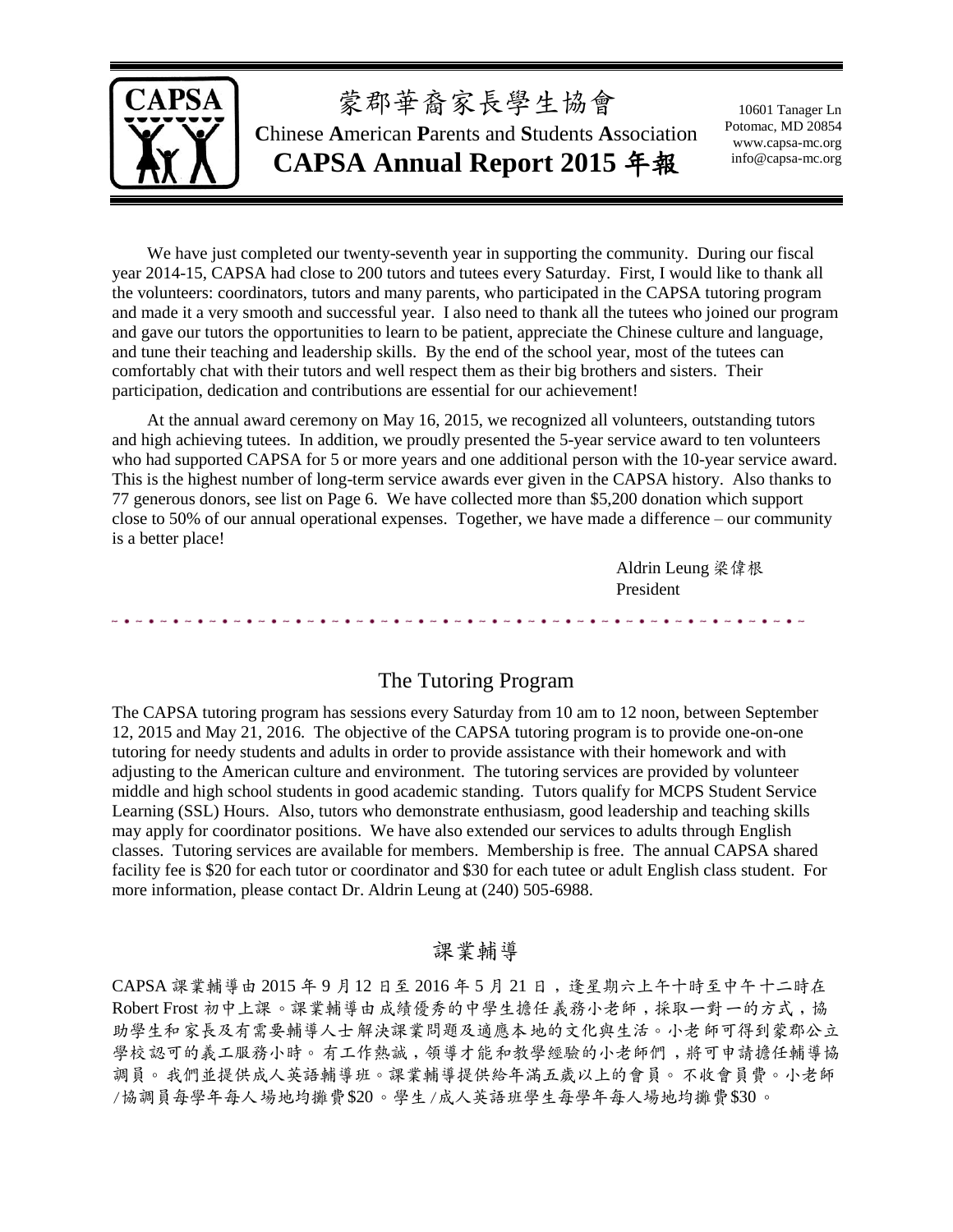### 感謝*Thank You*

*Chinese American Parents and Students Association (CAPSA) would like to express our sincere gratitude to the following adult volunteers, teachers and coordinators for their dedicated effort and support to provide tutoring services to new immigrants and other needy student, help them adapt to the MCPS education system, and provide community service and leadership opportunities to qualified high and middle school student.*

蒙郡華裔家長學生協會特別感謝下列各位義工、英語班老師和協調員支持本會,為華裔學 生家長、新移民及有需要輔導人士提供課業輔導,幫助新移民家庭在蒙郡教育制度中適應 生活環境,並提供成績優秀的中學生領導才能訓練和教學機會。

| Steven Chang 張世仁 | Karina Chang 張可文   | Elizabeth Chen 陳敏 |
|------------------|--------------------|-------------------|
| Fang Chen 陳昉     | Leslie Chen 陳俐     | Matthew Chen 陳冠儒  |
| Qin Chen 陳琴      | Sage Chen 陳賽奇      | Yenhsi Chen 陳彦熹   |
| Emily Chien 簡妙妍  | Ingrid Fan 范鷹      | Miranda Fong 鮑怡   |
| Betty Ho 何杏芳     | David Ho何啓威        | Jimmy Ho 何啓碩      |
| Carol Hsieh 謝婉媖  | Jaiwen Hsu 徐介文     | Jeng Hsu 徐娟娟      |
| Jim Hsu 徐賢宗      | Elizabeth Hung 洪昕寧 | Aldrin Leung 梁偉根  |
| Lisa Leung 梁潔瑩   | Christin Li 李佩儀    | Li-Hsing Lien 連麗幸 |
| Lily Shen 余秀雯    | Sujuan Shih 顏素絹    | Justin Wu 吳其賢     |
| Ying-Ju Tsai 簡瑛珠 | Mi Wang 汪密         | Jingjing Xu 徐菁璟   |
| Sue-Hwa Yang 王淑華 | Christine Yu 虞方    |                   |

#### Line Dance Class

Line Dance Class will be held every Saturday at the gym in Robert Frost Middle School from 10 am to 12 noon between September 12, 2015 and May 21, 2016. The class will provide all CAPSA or non-CAPSA members an opportunity to exercise to all type of wonderful music. All are welcome! For more information, please contact Ms. Carol Hsieh at 240-418-5663 or chsieh5678@yahoo.com.

#### 排舞班

本會並將繼續於 2015 年 9 月 12 日至 2016 年 5 月 21 日每週六上午十時至中午十二時在 Robert Frost 中學體育館舉辦排舞班﹐提供會員及非會員一個很好的運動機會﹐ 讓大家隨著優美的旋律 做運動﹐鍛鍊身體! 歡迎參加! 詳情請致電謝老師 240-418-5663 或電郵 chsieh5678@yahoo.com 查詢。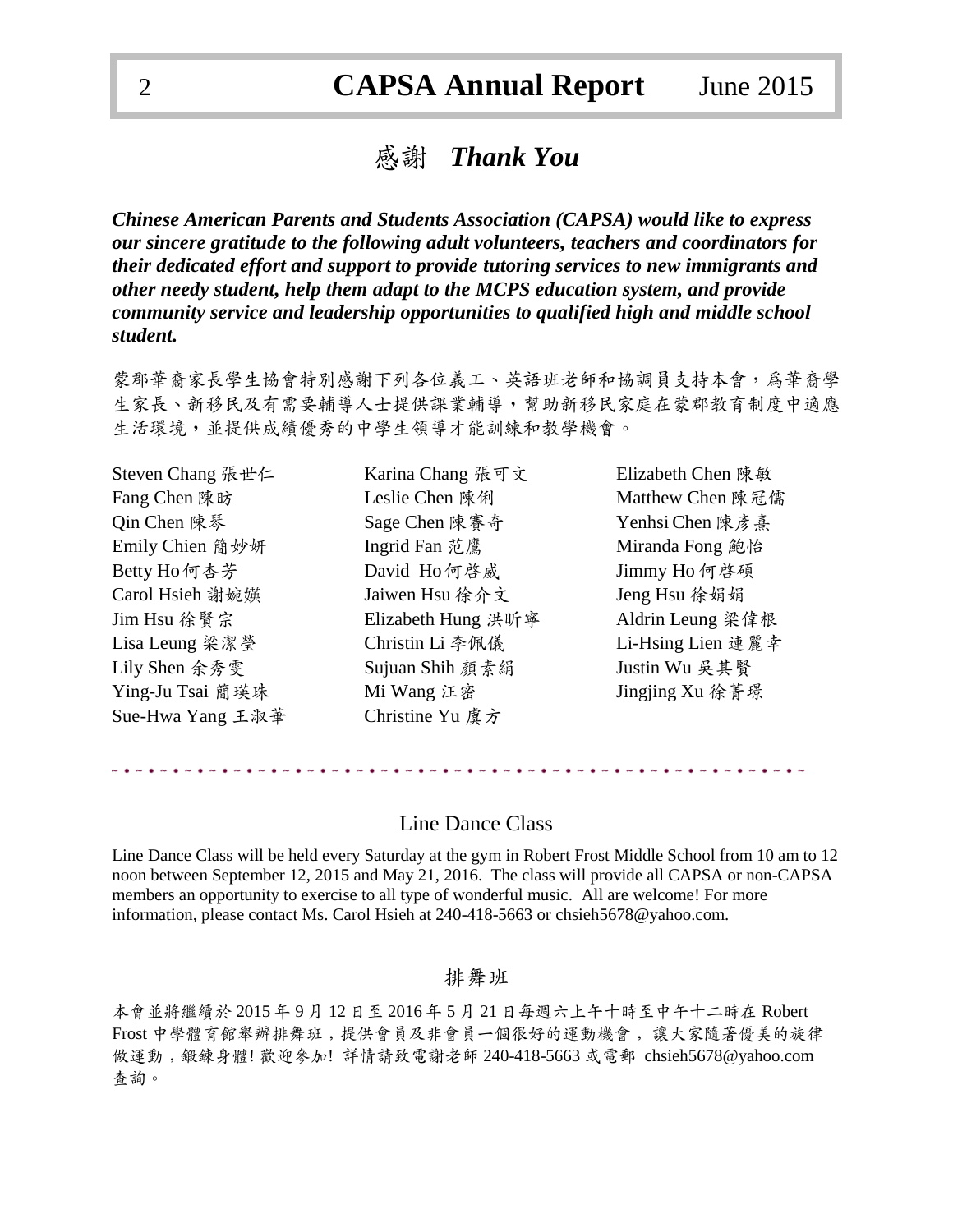## 感謝 *Thank You*

*Chinese American Parents and Students Association (CAPSA) would like to express our sincere gratitude to the following coordinators and tutors for their dedicated effort and support to provide tutoring services to new immigrants and other needy students, help them adapt to the MCPS education system.*

| <b>Lower Elem. School Group</b> | <b>Upper Elem. School Group</b> | <b>Middle School Group</b> |
|---------------------------------|---------------------------------|----------------------------|
| Elizabeth Hung                  | David Ho                        | Leslie Chen                |
| Jimmy Ho                        | Karina Chang                    | Matthew Chen               |
| Jaiwen Hsu                      | <b>Elizabeth Chen</b>           | Justin Wu                  |
| Christin Li                     | Jason Cao                       | Eileen Chen                |
| Selina Chang                    | Laura Chang                     | Michael Chen               |
| Jason Chen                      | Michael Chen                    | <b>Richard Chen</b>        |
| Sarah Choi                      | Samuel Chen                     | Roger Cheng                |
| Calebprentice Chou              | William Chen                    | Cris Chou                  |
| <b>Betsey Dong</b>              | Winni Chen                      | <b>Rachel Dabbs</b>        |
| Beibei Fu                       | Franklin Choi                   | <b>Steven Fang</b>         |
| Allison Lee                     | <b>Andrew Craun</b>             | James Gao                  |
| Christin Li                     | Elaine Han                      | Frank Ge                   |
| Michael Li                      | Kacie Ho                        | Jeffrey Ge                 |
| Michelle Li                     | Tinghua Hsu                     | Irene Hao                  |
| Tina Liu                        | Joanna Hung                     | Kevin Jiang                |
| Ray Lu                          | Samuel Lee-Xie                  | Stephanie Jiang            |
| Julia Maa                       | Cindy Liu                       | Florina Lam                |
| <b>Richard Ren</b>              | Rachel Ma                       | Sabrina Li                 |
| Michelle Shen                   | Kristi Ng                       | Jamie Lo                   |
| Maylee Sun                      | Harvey Sun                      | Juliana Lu-Yang            |
| Jade Tai                        | Katheryn Wang                   | Jason Maa                  |
| <b>Byron Tam</b>                | <b>Tiffany Yen</b>              | Alex Miao                  |
| <b>Steven Tan</b>               | Madeline Yuen                   | <b>Yirong Moh</b>          |
| Annie Tang                      |                                 | Bo Peng                    |
| <b>Kelly Tang</b>               | <b>High School Group</b>        | <b>Brian Tran</b>          |
| Iris Tung                       | Jingjing Xu                     | Wei-Ting Tung              |
| Erin Whalen                     | Sage Chen                       | Chris Wang                 |
| Joyce Yang                      | Grace Chen                      | Skylar Wang                |
| Sydney Yen                      | Jonathan Chen                   | Sophia Xu                  |
| Steven Yu                       | Michael Chou                    | Teresa Yen                 |
| Justin Zhang                    | Jeffrey Chu                     | Eric Zhang                 |
| <b>Grace Zhou</b>               | Erin Lee                        | Michelle Zhu               |
|                                 | Catherine Liu                   |                            |
|                                 | <b>Bill Shi</b>                 |                            |
|                                 | Pauline Ting                    |                            |

Judy Wang Dennis Yang Andrew Yuan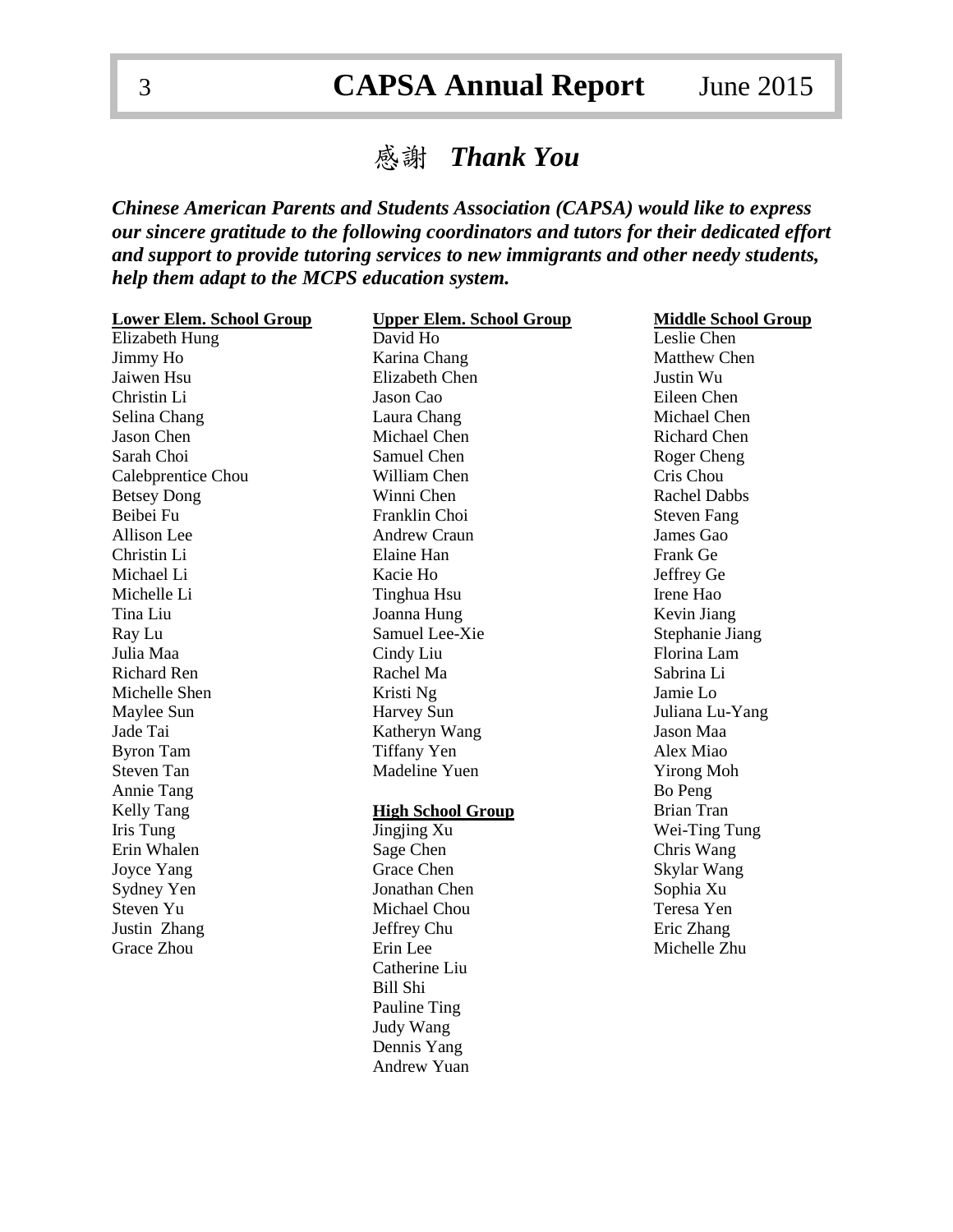### **Chinese American Parents and Students Association (CAPSA) Income Statement June 2014 through May 2015**

| <b>INCOME</b>                       |             |
|-------------------------------------|-------------|
| <b>Rental Sharing Fee</b>           | \$6,484.00  |
| Donation                            | \$5,285.00  |
| Other Income (from Carol Chen Fund) | \$2,726.66  |
| <b>Interest Income</b>              | \$100.34    |
| <b>Total Income</b>                 | \$14,596.00 |
| <b>EXPENSES</b>                     |             |
| Facility and Required Expenses      |             |
| <b>School Facility</b>              | \$6,078.01  |
| Liability Insurance Premium         | \$425.00    |
| Office and Operation Expenses       | \$762.64    |
| Web Expense                         | \$285.20    |
| Weekly Refreshment                  | \$961.16    |
| Advertisement                       |             |
| Newspaper                           | \$200.00    |
| Events                              |             |
| <b>Holiday Party</b>                |             |
| Party Materials                     | \$78.14     |
| Appreciation/Award                  | \$773.03    |
| <b>Annual Award Ceremony</b>        |             |
| Party Materials                     | \$96.32     |
| Appreciation/Award                  | \$2201.32   |
| <b>Total Expense</b>                | \$11860.82  |
|                                     |             |
| <b>NET INCOME</b>                   | \$2,735.18  |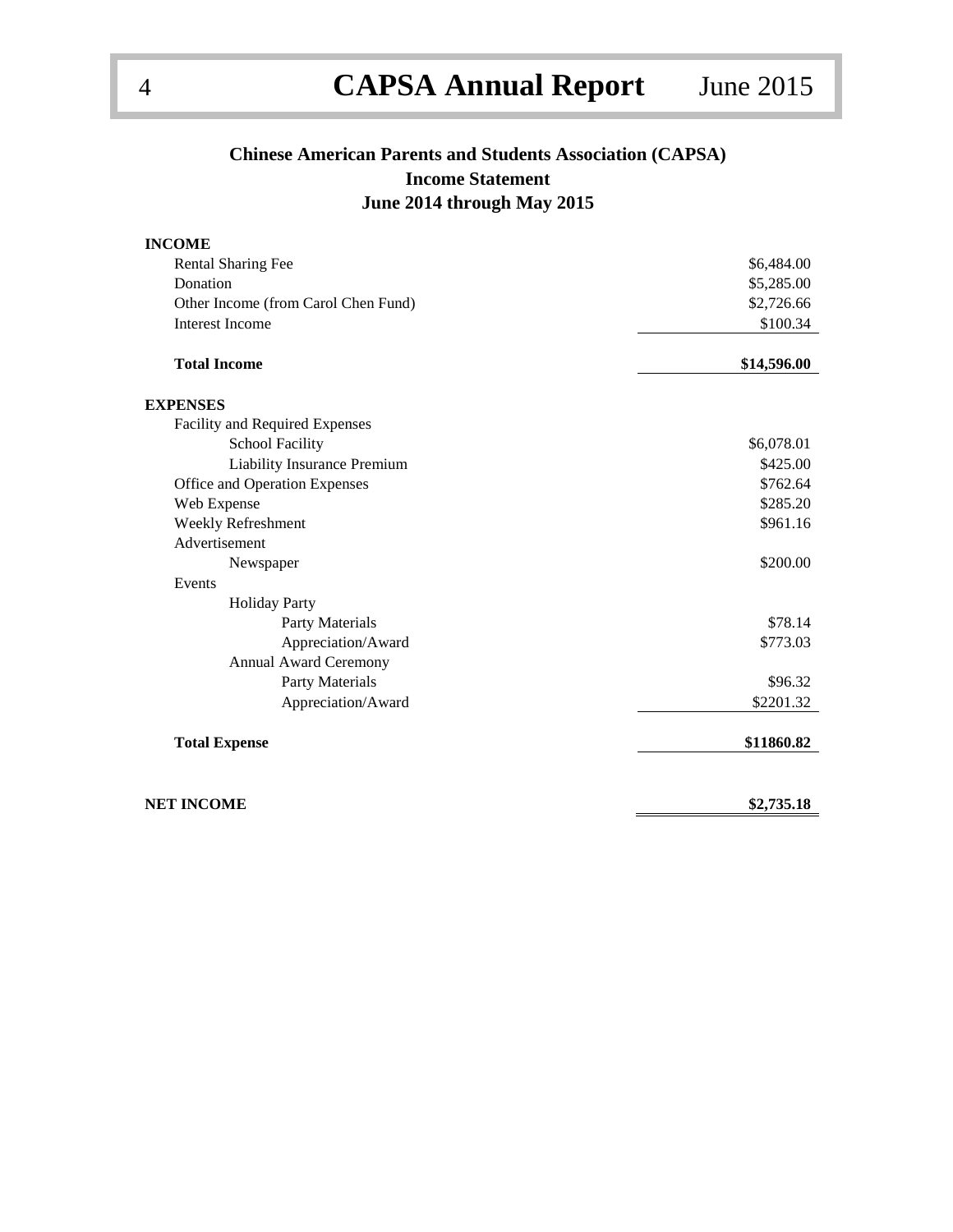### **Chinese American Parents and Students Association Budget**

**6/1/2015-5/31/2016**

| <b>INCOME</b>                      |             |
|------------------------------------|-------------|
| <b>Rental Sharing Fee</b>          | \$7,200.00  |
| Donation                           | \$5,250.00  |
| <b>Interest Income</b>             | \$50.00     |
|                                    |             |
| <b>Total Income</b>                | \$12,500.00 |
| <b>EXPENSES</b>                    |             |
| Facility and Required Expenses     |             |
| <b>School Facility</b>             | \$6,900.00  |
| <b>Liability Insurance Premium</b> | \$425.00    |
| Office and Operation Expenses      | \$925.00    |
| <b>Copying Costs</b>               |             |
| Postage                            |             |
| <b>Teaching Material</b>           |             |
| Office and School Supplies         |             |
| Equipment                          |             |
| Web Hosting                        |             |
| Weekly Refreshment                 | \$950.00    |
| Advertisement                      | \$200.00    |
| Newspaper                          |             |
| Events                             |             |
| Party Materials                    | \$300.00    |
| Appreciation/Award                 | \$2,800.00  |
| <b>Adult Class Teachers</b>        |             |
| <b>Adult Volunteers</b>            |             |
| <b>Coordinators and Seniors</b>    |             |
| <b>Tutors and Tutees</b>           |             |
| <b>Total Expense</b>               | \$12,500.00 |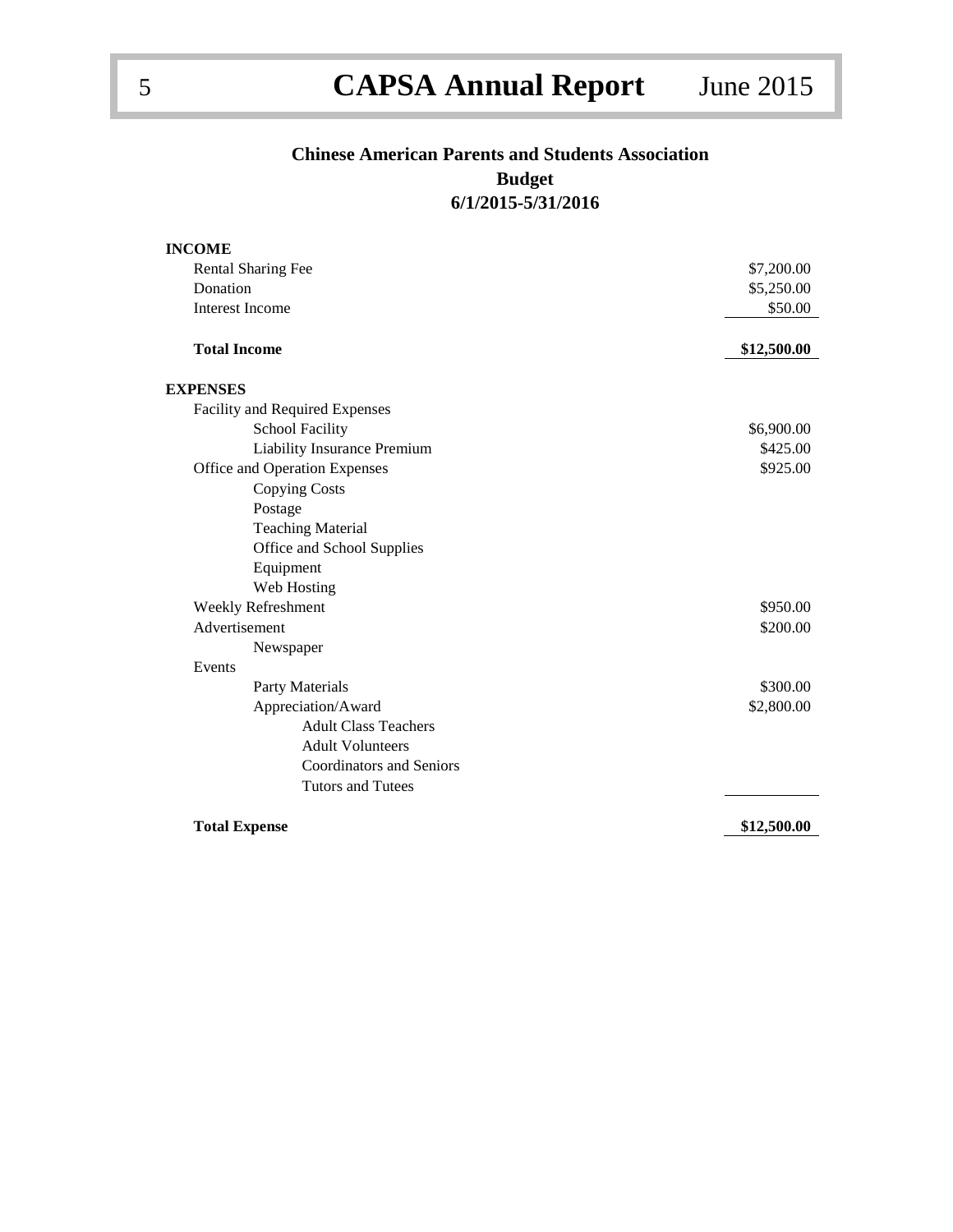# *Friends of CAPSA*  本會贊助人

*CAPSA would like to thank the following Friends of CAPSA whose donation help us greatly in facilitating our weekly tutoring program, cultural displays and other volunteer services.* 

> *Platinum Sponsor Aldrin & Betty Leung*

> > *Gold Sponsor*

*Kitty & Edmund Chou Lisa Leung Yeena Liu*

*Morgan Stanley Google Inc. Matching Gift*

*Chinese Women's League, Metropolitan Washington, DC Chapter, Inc*

### *Silver Sponsor*

*Leslie Chen Qin Chen Jack Maa Lily Shen*

#### *Bronze Sponsor*

*Wei Dabbs Changshou Gao Xuanwen Li Xibin Wang Cui Ying Yang*

### *Brass Sponsor*

| Melissa Andrews       | Rick Ashmon                       | Candice Castaneda    | Nancy Chang    | <b>Steven Chang</b>     |
|-----------------------|-----------------------------------|----------------------|----------------|-------------------------|
| Yong Chu              | Michelle Cline                    | Katie Croghan        | Rosie Daniels  | Sandy Day               |
| Hong Dong             | Huiyang Feng                      | <b>Scott Flicker</b> | Brenda Freed   | Meng Kim Gan            |
| George Ge             | Chris Hardjasa                    | Ian Herbert          | Ellen Holmes   | John Huang              |
| Hong Ji               | Kiochiro Kidokoro                 | Jerald Lassiter      | Helen Lee      | James Lee               |
| Lisa Levy             | Amy Li                            | Dongliang Liu        | YuYu Lu        | Terrance McMillian      |
| Haiyan Mei            | Neal Mollen                       | Tom Mounteer         | Renee Mullen   | Hai Hong Ou             |
| <b>Wendy Phinny</b>   | Lisa Plegge                       | Dawn Polite          | Wei Qiu        | <b>Tracy Richardson</b> |
| Ellie Roberts         | Sherry Shi                        | Alicia Smith         | Jeremy Steed   | Carole Stephens         |
| <b>Suellen Stover</b> | Hui Ping Su                       | Daryl Tate           | Hongbin Tu     | Yan Wang                |
| Sheng Wei             | Valerie Wiggins                   | <b>Brian Wilmot</b>  | Lenette Wilson | Shen Xiao               |
|                       | Mariko Yoshiura Daniel Zeilberger | Lixia Zhang          | Min Zhang      | Yi Zhang                |
| E Zheng               |                                   |                      |                |                         |

# *Thank you!*